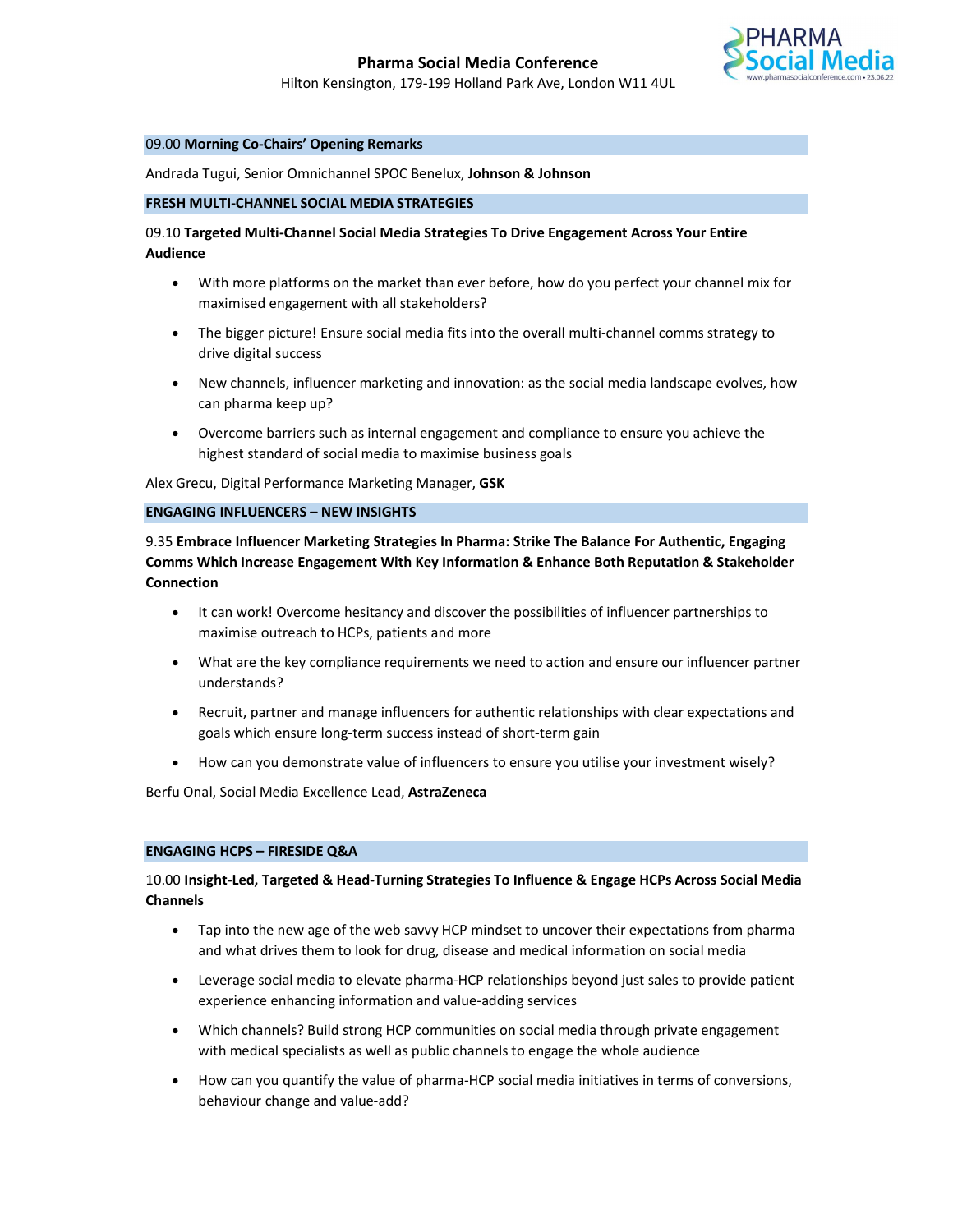

Hilton Kensington, 179-199 Holland Park Ave, London W11 4UL

### John Wahba, Global Medical Affairs Director, Digital & Comms, ViiV Healthcare

## 10.25 Morning Break with Informal Networking

# CUSTOMER ENGAGEMENT - PANEL DISCUSSION & Q&A

# 10.55 Customer-Centric Social Media Strategies Which Accurately, Consistently & Compliantly Translate Customer Needs & Preferences Into Customer-Led, Impactful Social Media

- Go beyond paying lip service! Steps to ensure that the patient and your customers truly sit at the heart of your strategies
- This is not a one-size-fits-all activity: compare different strategies for patients, HCPs, scientists, policy makers and internal stakeholders for targeted, audience-appropriate social media which gets the basics right and drives next-level results
- Key insights into customer experience and hear the voice of the customer to move forward with engagement; move beyond box ticking into first-class collaboration
- How can pharma keep pace with soaring customer expectations of social media driven by nonregulated industries?

Laura Cirillo, Head of Digital & Innovation, AstraZeneca Evi Mathiou, Legal, Compliance & Quality Director, Novo Nordisk Lucillia Abbud, Senior International Product Manager, Boehringer Ingelheim Minna Keskitalo, Customer Experience Lead, Teva Finland Oy

### The 's' word - Creating social campaigns you didn't think possible in pharma

11.35 Own it, don't postpone it – taking control of social. This session will make you rethink how you approach social campaigns. We'll help you to face your fears and gain confidence to create cut-through content that really engages your audience and delivers impact while meeting compliance requirements.

Stephanie Hicks, Digital Consultant, Mind+Matter

Jaime Redgewell, Senior Art Director, Mind+Matter

## LINKEDIN - CASE STUDY

### 11.50 Achieve Tangible LinkedIn Success

 Through an exclusive example of engaging HCPs, how can pharma organisations reap the rewards from an innovative LinkedIn strategy?

Robert Grimm, Digital Marketing & Transformation Manager, Novo Nordisk

## ENGAGING PATIENTS

# 12.15 Patient-Centric, Compliant & Insight-Led Social Media Strategies Which Inform & Support Patients To Boost Engagement & Generate Winning Interaction

- The underlying issue: how can you best identify your patients' needs and expectations to maximise engagement and show that their needs are the priority?
- Demonstrate to patient advocacy groups and regulators the real patient value-adding proposition that you can bring to increase collaboration and maximise patient engagement
- Two-way engagement: explore next-level opportunities to engage patients and demystify science by separating the fact from the fiction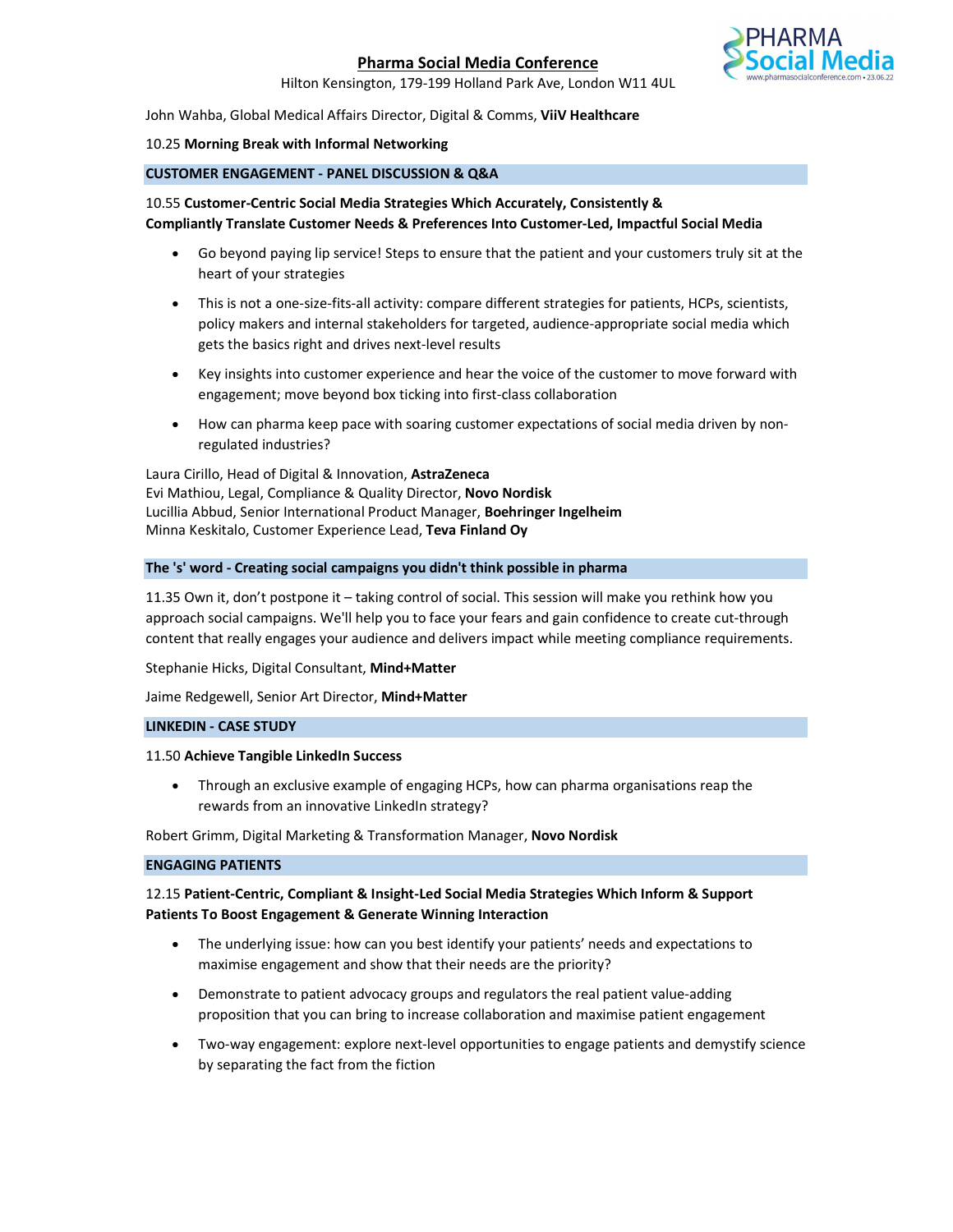

Hilton Kensington, 179-199 Holland Park Ave, London W11 4UL

- When social media offers real-time public engagement, the opportunities to make or break reputation are massive! How can we ensure patients seeking truth and support receive unbiased information and their treatment is not impacted by the perception of the industry
- Empower patients to find forums, camaraderie and amplify their voice around their condition online and on social media

Rita Reis, Head of Communications Mid Europe & Portugal | Group Communications | Healthcare, Merck

## Leveraging the Power of Social Media & Market Insights

### 12.40

With so many people active online, there is a wealth of data available to better inform marketing decisions and brand positioning. With social listening, trend analysis, and social forum tools readily available, there's no need to base marketing decisions on best guesses. In this talk, Sammy will be discussing the various tools available, as well as how to interpret that data to build a strong marketing foundation for your business. This talk will also focus on how to monitor and maintain social media marketing, as well as realign strategies in response to tangible results, trends and market insights.

Sammy-Jo Wilsher, Senior Digital Marketing Manager, Blue Frontier

# Lunch & Informal Networking For Delegates, Speakers & Partners

## 12.55

Afternoon Co-Chairs' Opening Remarks

13.55 Andrada Tugui, Senior Omnichannel SPOC Benelux, Johnson & Johnson

### ABPI INSIGHTS

### 14.05 Industry Social & Digital Campaign To Help Tackle The Antibiotic Resistance

- As anti-microbial resistance becomes an ever-increasing global threat, the ABPI decided to shine a spotlight on it as part of a social media and digital campaign
- The campaign aims to increase awareness of AMR and the solutions to solving it among those it affects – patients and the public in order to drive political movement
- For the first time, the campaign sees the ABPI working alongside patient groups, charities, political stakeholders and healthcare professionals on a digital campaign

# Elaine Towell, Director Media & Communications, Association of the British Pharmaceutical Industry (ABPI)

### EMERGING DIGITAL TRENDS & TECHNOLOGIES - PANEL DISCUSSION & Q&A

# 14.30 Stay Ahead Of The Curve With Forward-Thinking Tech & Hot Digital Trends To Compliantly Maximise Social Media Engagement

- Don't miss out! Demonstrate that pharma can successfully take inspiration from outside the industry for compliant, future winning strategies
- Couple new technologies with leading social media channels to drive better patient outcomes, stakeholder engagement and business results
- From Blockchain to AI and IoT: In a near all digital world, evaluate all tools and technologies to ascertain the best fit for your company and business goals